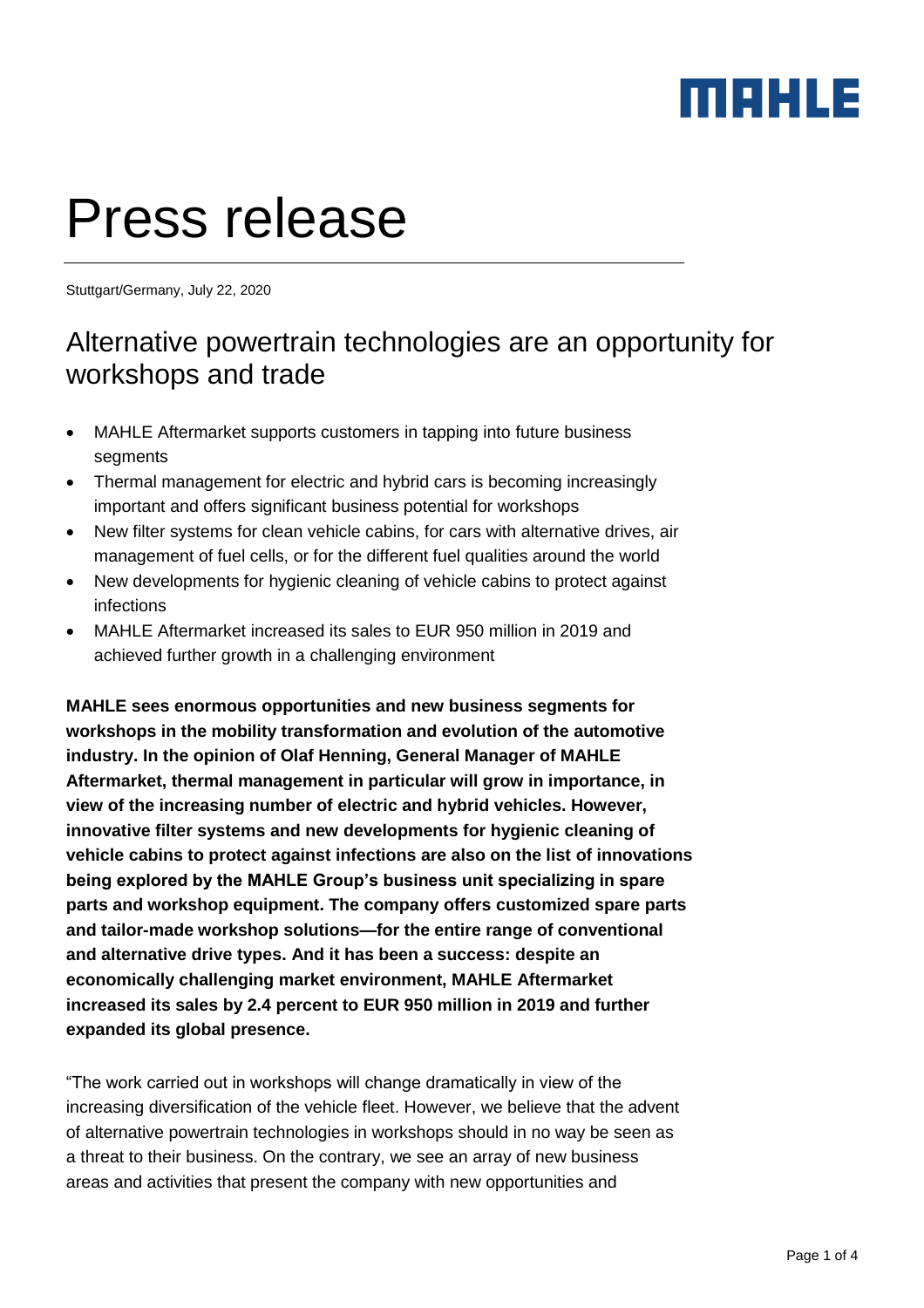possibilities," explained Olaf Henning, Corporate Executive Vice President and General Manager MAHLE Aftermarket on Wednesday in Stuttgart. "If independent workshops decide to embrace this transformation, we're the right partner to have by their side."

The challenges are multifaceted: With an increasingly diverse selection of powertrain technologies on the market, the number of spare parts and service units required will increase dramatically. The proportion of modular components in the vehicle that combine a variety of functions is also continuously growing. This requires a broader range of tools and service units, as well as more training and further education for workshop technicians.

MAHLE Aftermarket benefits from the group's approach of being open to all technologies, developing products for both conventional and all alternative drive types as part of its dual strategy. This allows MAHLE Aftermarket to supply workshops and the wholesale trade with a comprehensive range of necessary spare parts, service solutions, and services that enable them to tap into the new areas of potential for the future.

With the acquisition of the majority share in Behr Hella Services on January 1, 2020, MAHLE has reinforced its capabilities to provide more specific equipment and support to workshops in the area of thermal management.

In the past few years, MAHLE Aftermarket has also positioned itself more broadly in the area of filtration, and is a leader in clean cabin technologies and air management of fuel cells. MAHLE has developed new high-performance filters specifically for vehicles with a fuel cell drive, which reliably separate harmful gases such as sulfur dioxide, ozone, nitrogen oxides, and ammonia, as well as particles, in order to prevent damage to the cell. MAHLE also anticipates significant service volumes for workshops in the medium term.

Today, MAHLE already has a portfolio of over 300 filters specifically for vehicles with alternative drives, which will be further expanded in line with the development of markets and fleets. A challenge primarily facing the wholesale trade is the topic of fuel quality, as engines are becoming increasingly complex and also more sensitive. As a globally operating group, MAHLE is working systematically to offer its international customers the ideal filter solution for their region. MAHLE Aftermarket has developed the new CleanLine and CleanLine+ filters, available worldwide in two variants. The single-stage variant filters dirt particles and water in one step. The more effective, two-stage variant filters in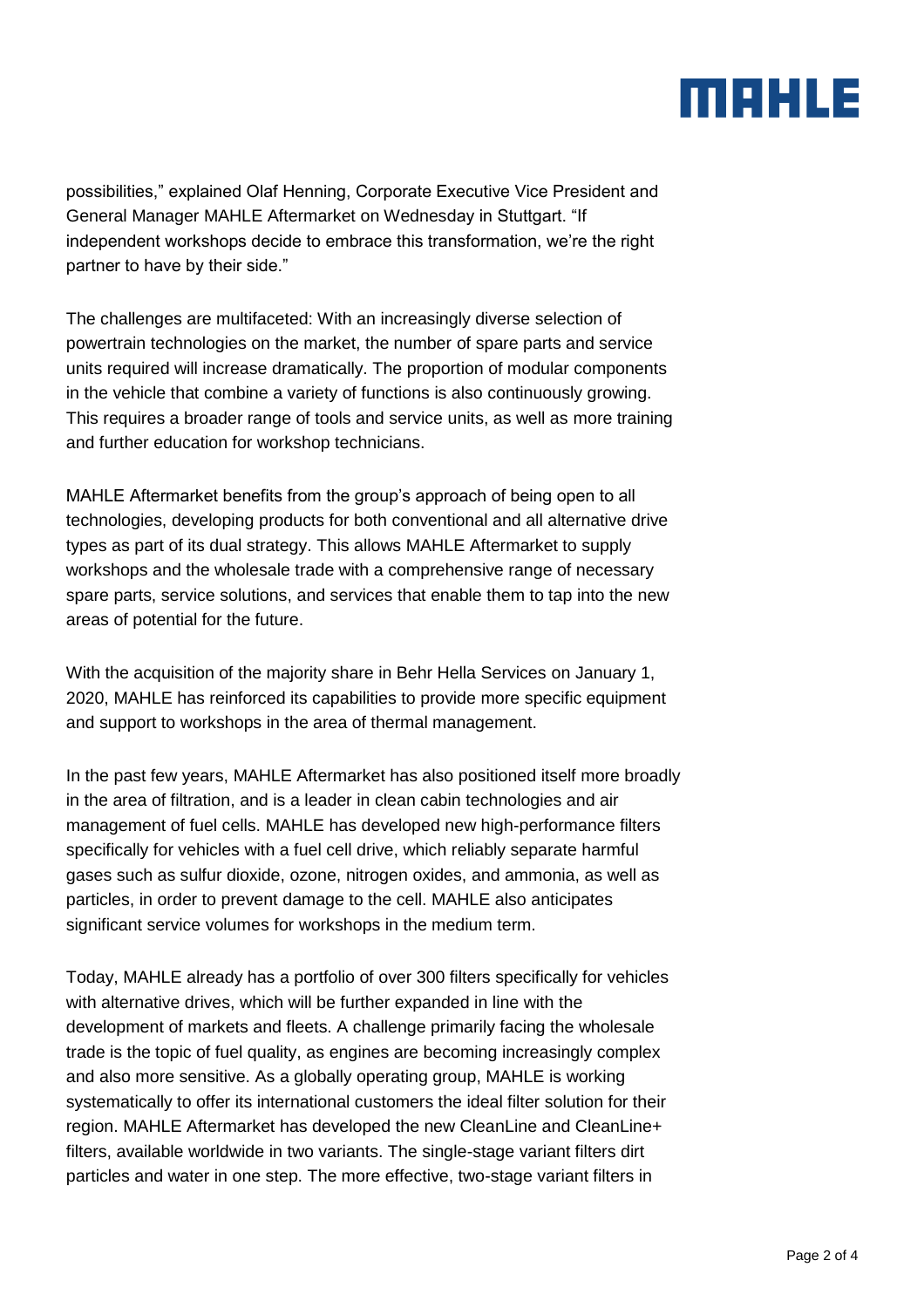two separate steps: first the dirt, and then the water through a synthetic fabric. In this way, the sensitive injection systems are protected from damage. This can be done economically and simply by selecting the most appropriate design for the regional fuel quality.

In addition, MAHLE Aftermarket is continuously expanding its Service Solutions business for workshop equipment to allow workshops to perform reliable and economic vehicle diagnostics and maintenance in close cooperation with the vehicle manufacturers. MAHLE's innovations in the calibration of advanced driver assistance systems, the increasingly important air conditioning service, the transmission oil service, and the hygienic cleaning of vehicle cabins to protect against infections are therefore particularly relevant. With its new OzonePRO unit, MAHLE Aftermarket has added a product for the hygienic sanitization of passenger cars, buses, and commercial vehicles to its service unit range. Especially in the current situation, this device can be helpful for car rental companies and logistics service providers. They can use it to ensure that cabins are free of germs and odors when handing over the vehicle to customers. In addition to vehicles, the unit is suitable for use in hotel rooms and business premises.

MAHLE Aftermarket is constantly developing its further training program for workshops. This is centered on repair and maintenance information services provided directly via the service units, as well as training opportunities for employees via the Technical Messenger or the MAHLE Customer Care Portal.



*With a broad portfolio covering conventional and alternative powertrains, MAHLE is a reliable partner for workshops and helps them to become future-proof along the diversified powertrain.*



*The MAHLE Group makes use of its know-how as an original equipment manufacturer to support workshops in its Aftermarket business in opening up new business areas.*